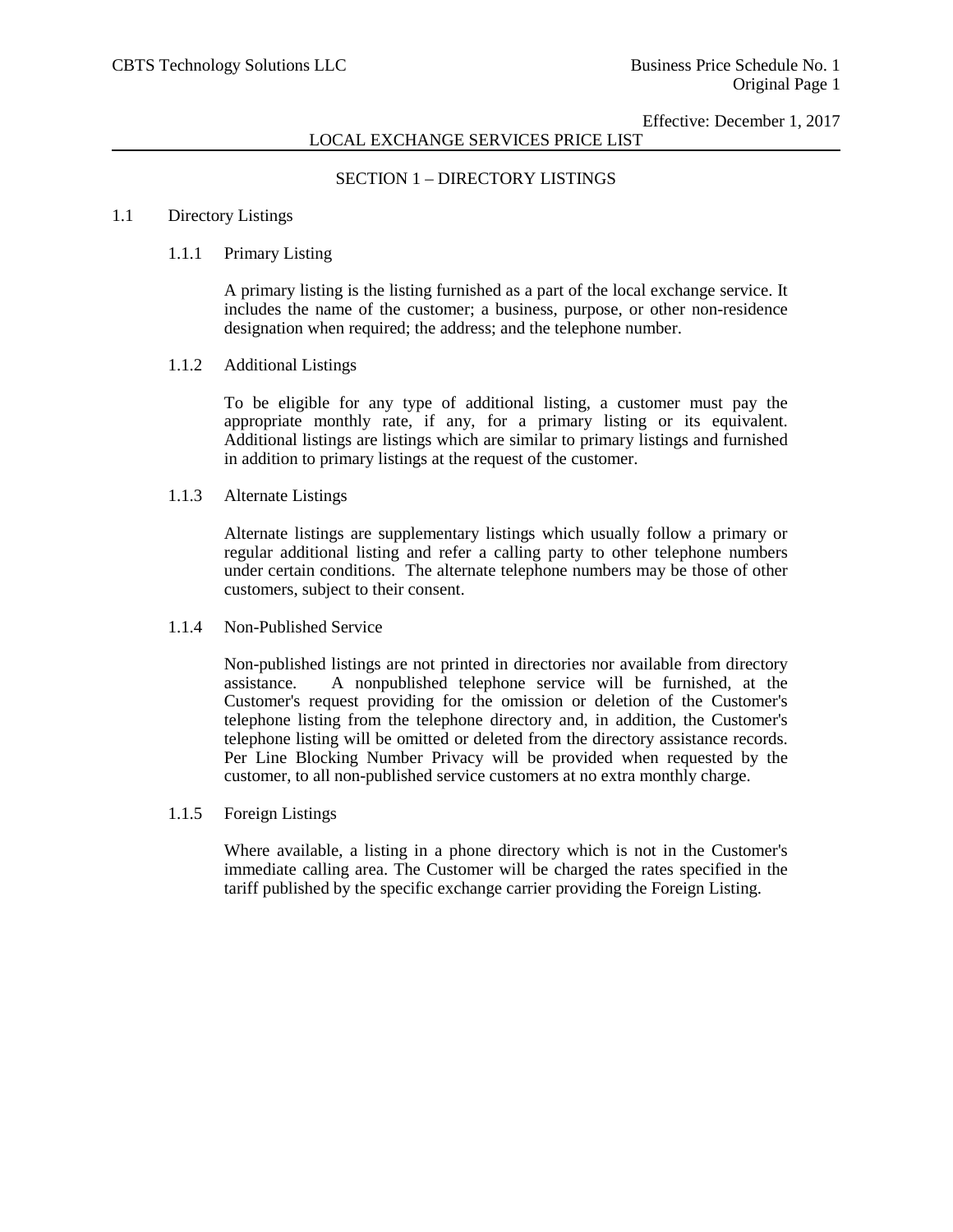# LOCAL EXCHANGE SERVICES PRICE LIST

### SECTION 1 – DIRECTORY LISTINGS (CONT'D.)

1.2 Non-Recurring Charges:

Per Listing or Per number charges

| <b>Additional Listing</b>    | \$20.00 |
|------------------------------|---------|
| <b>Alternate Listings</b>    | \$20.00 |
| Non-Published Number \$20.00 |         |
| Foreign Listings             | \$20.00 |

Non-Recurring charges will be applied when service is established and when there are subsequent changes to the listing.

1.3 Recurring Charges:

| <b>Additional Listing</b>   | \$4.50 |
|-----------------------------|--------|
| <b>Alternate Listings</b>   | \$4.50 |
| Non-Published Number \$2.00 |        |
| Foreign Listings            | \$4.50 |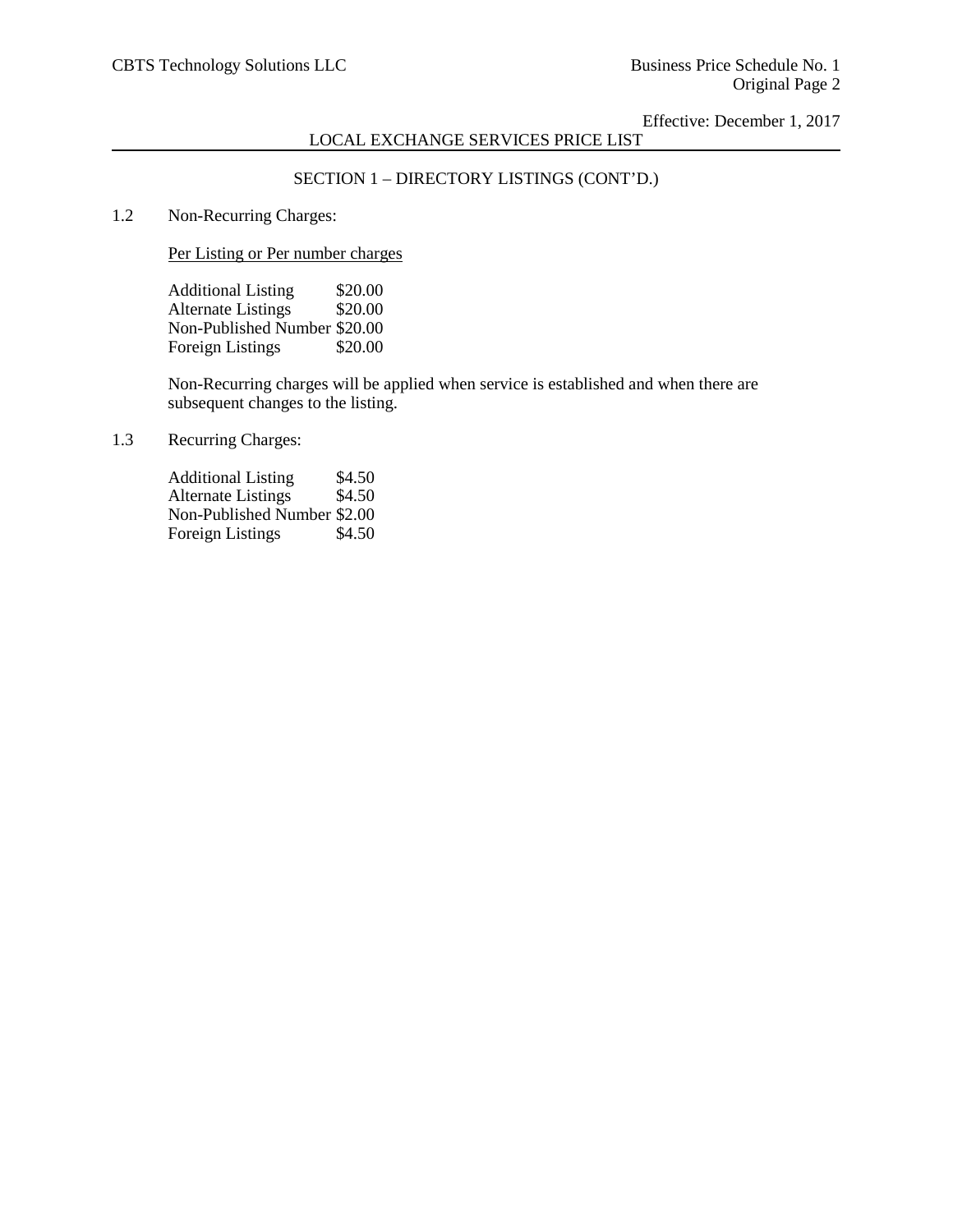## LOCAL EXCHANGE SERVICES PRICE LIST

### SECTION 2 – DIRECTORY ASSISTANCE

2.1 A Customer may obtain directory assistance in determining telephone numbers within its local calling area by calling the directory assistance operator. The directory assistance charges apply to each call regardless of whether or not the directory assistance operator is able to furnish the requested information.

Each call to directory assistance will be charged as follows: \$1.99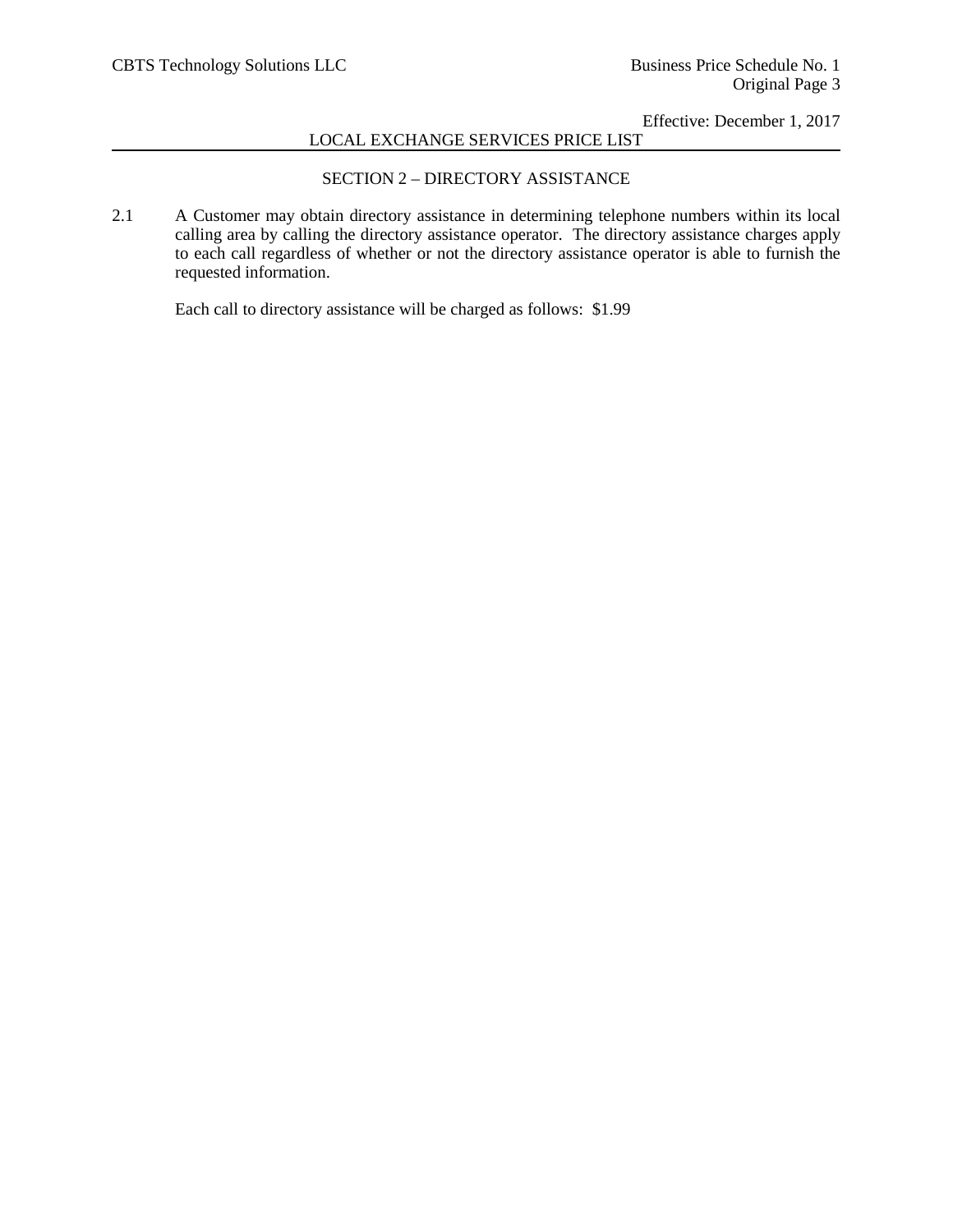## LOCAL EXCHANGE SERVICES PRICE LIST

### SECTION 3 – OPERATOR ASSISTANCE

### 3.1 General Assistance

The Customer has the option to request general information from the operator, such as dialing instructions, county or city codes, area code information and Customer Service 800 telephone numbers, but does not request the operator to completethe call.

3.2 Busy Line Verification

Upon request of the calling patty, the Company will determine if the line is clear or in use and report to the calling party.

3.3 Busy Line Verification with Interrupt

The operator will interrupt the call on the called line only if the calling party indicates an emergency and requests interruption.

3.4 The following charges will be applied on a per call basis:

| 3.4.1 General Assistance     | \$1.00 |
|------------------------------|--------|
| 3.4.2 Busy Line Verification | \$3.00 |
| 3.4.3 Busy Line Interrupt    | \$5.00 |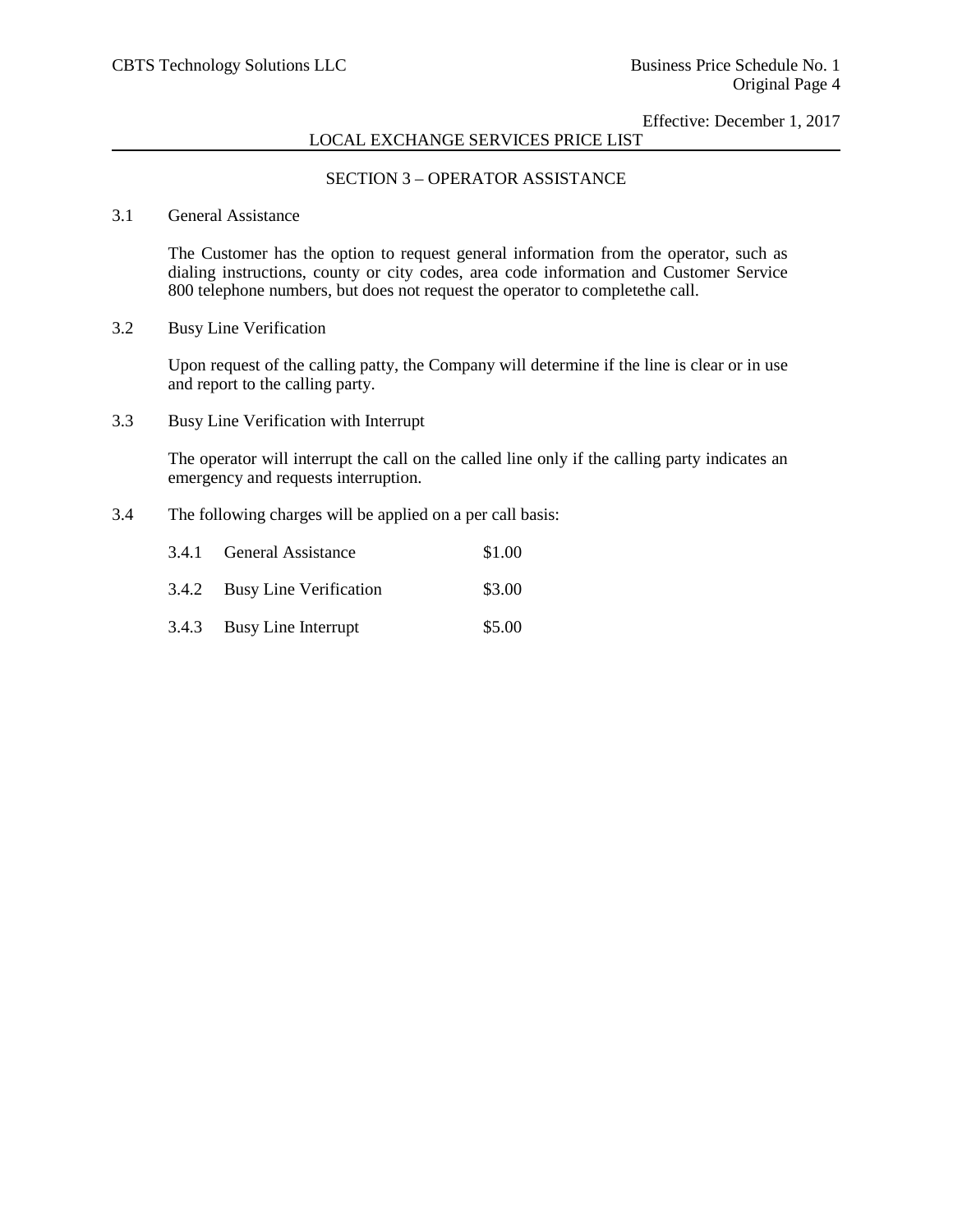### LOCAL EXCHANGE SERVICES PRICE LIST

#### SECTION 4 – BUSINESS ACCESS LINES

#### 4.1 Voice Line

Business Access Lines include the serving central office line equipment and all outside plant facilities including the network interface necessary to connect the serving central office to the customer's premises.

Business Access Lines provide access to and usage of 911 services where available, access to operator services and directory assistance, and access to telecommunications relays service.

Business Access Lines allow for presubscription to toll services and access to interexchange toll providers.

Business Access Lines provide unlimited local calling within the customer's local calling area. The local calling area shall be the same as the local calling areas of the facilitiesbased Carriers with whom a resale agreement exists between such Carrier and CBAD, unless stated otherwise in the tariff.

#### 4.1.1 Monthly Recurring Rate

| <b>First Lines</b>                    | \$49.75 |
|---------------------------------------|---------|
| <b>Additional Lines, All Accounts</b> | \$49.75 |

#### 4.1.2 Non-Recurring Rate

| To establish or move an Business Access Line, per line | \$50.00 |
|--------------------------------------------------------|---------|
| To change telephone number associated with an Business | \$12.25 |
| Access Line, per telephone number                      |         |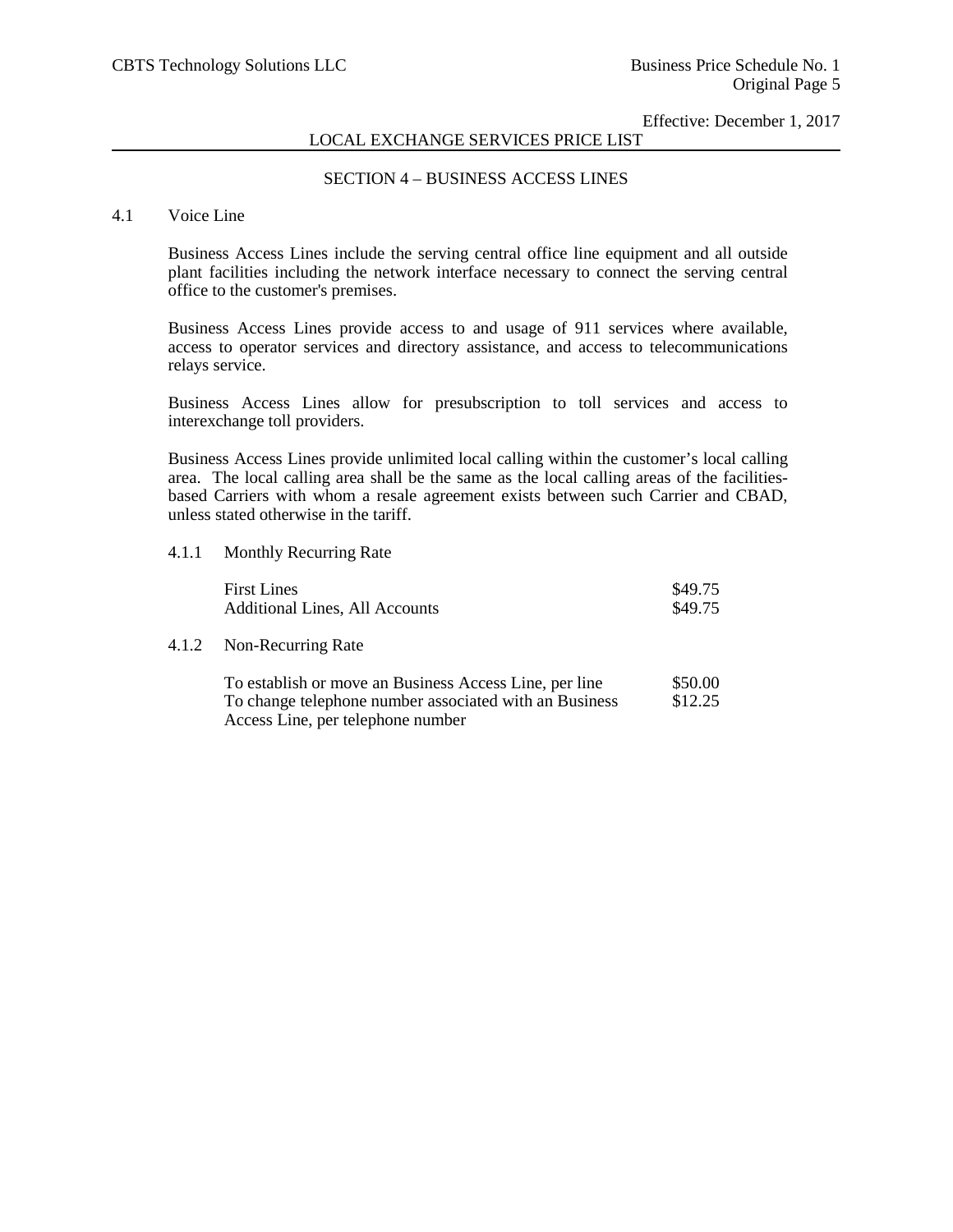### LOCAL EXCHANGE SERVICES PRICE LIST

### SECTION 5 – BUSINESS LOCAL SERVICE BUNDLE

#### 5.1 Voice Line

Business Local Service Bundles provide a flat rate line with unlimited local calling, in combination with the value-added services listed below. Subscriber may select any or all of the features in a bundle, where available. The Customer must specify which features to include in the bundle at the time the order is placed. These bundles provide unlimited use of the optional features selected by the Customer to include in the bundle.

5.1.1 Service Description

Customers subscribing to the Business Local Service bundle may subscribe to any or all of the following features where available.

- 5.1.2 Call Waiting allows a customer to control the treatment applied to incoming calls while the customer is off-hook on an existing call. While on an existing call, Call Waiting Deluxe notifies the customer of an incoming call with the call waiting tone.
- 5.1.3 Calling Name and Number provides for the delivery of the listed name and telephone number associated with the calling party telephone number on incoming calls. This information is provided to the subscriber to Calling Name and Number service so that the information may be displayed on a customerprovided display device attached to the subscriber's line or telephone set.
- 5.1.4 Voice Mail Support Package provides the combination of the Call Forwarding Busy, Call Forwarding Don't Answer, and Message Waiting Indicator services.
- 5.1.5 Hunting is the process by which two or more exchange service lines, served from the same central office and furnished to the same customer, are grouped so that incoming calls overflow to the first non-busy line if the called line is busy. A busy signal is not given unless all the grouped lines are busy.
- 5.2 Monthly Recurring Charge: \$69.95
- 5.3 Nonrecurring Charge: \$60.00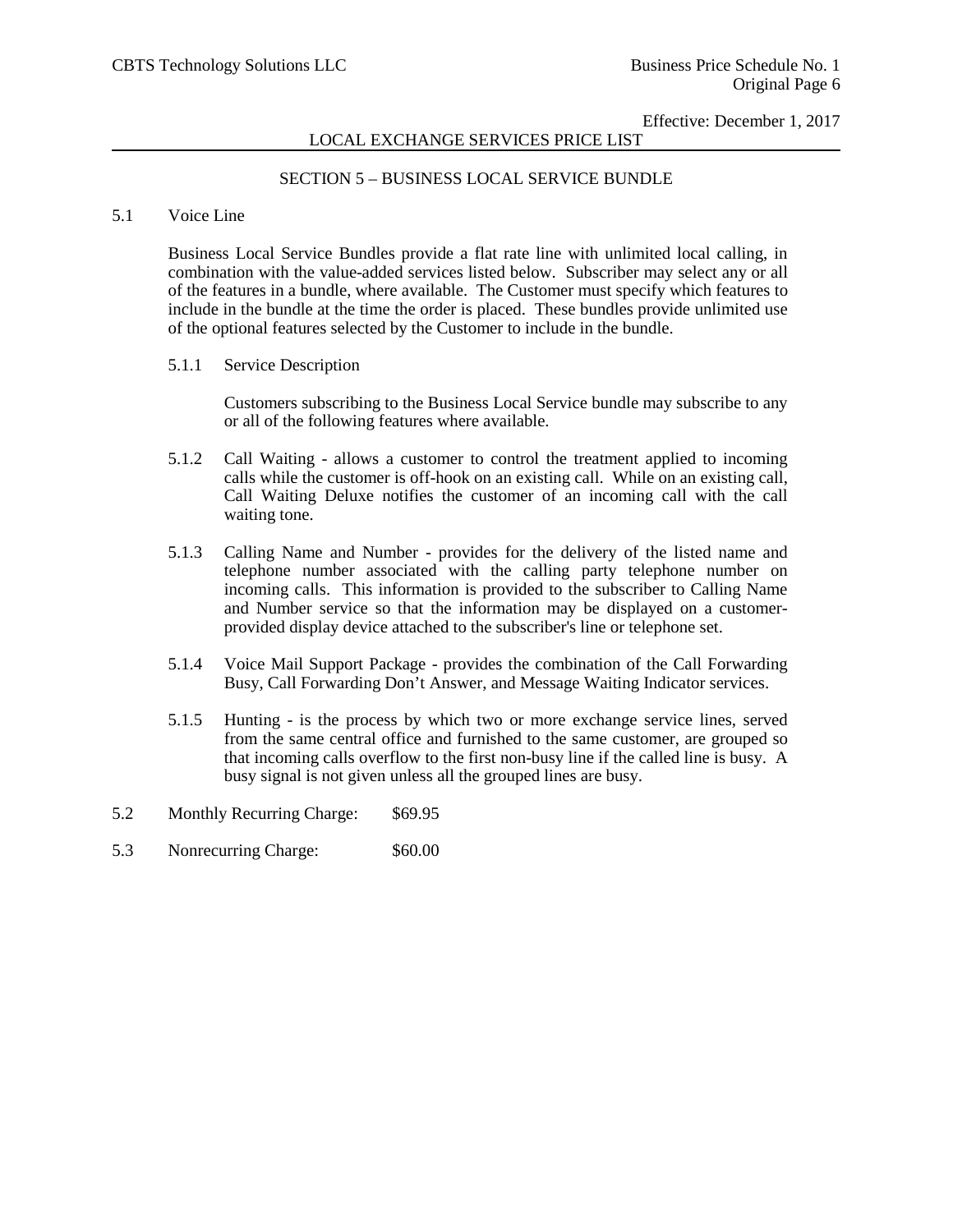### LOCAL EXCHANGE SERVICES PRICE LIST

### SECTION 6 – PRI SERVICE

#### 6.1 Voice T1 Monthly Fee

#### 6.1.1 Service Description

Primary Rate Interface (PRI) Service is an ISDN local exchange service that provides a Customer with the ability to transmit and receive multiple voice and data circuit switched calls simultaneously over a single Primary Rate Facility.PRI Service is available from suitably equipped central offices and where suitable loop facilities exist.

PRI Service consists of a Primary Rate Facility and B-Channel Bearer Trunks and D-Channel Bearer Services. The Primary Rate Facility and the ISDN Bearer Trunks are not offered separately. Up to twenty-three B-Channels Bearer Trunks and one D-Channel Bearer Service may be provisioned on each access line. In addition, optional features may be purchased as specified below. Only flat rate trunk channels are available.

6.1.2 Optional Features

The following features are available to PRI Service customers at additional cost.

- A. Call-By-Call Service Selection This feature provides the option for B Channels to be assigned into a flexible trunk group which can support different call types based on real-time traffic needs. Call-By-Call service selection also allows primary as well as secondary long-distance carriers to be established for the entire trunk group (e.g., Alternate Routing Arrangement).
- B. Individual Calling Line Identification (ICLID) This feature provides customer access to the calling party's number. Feature operation is dependent on customer premise equipment and technology in use at the calling party's serving office.
- C. Direct Inward Dialing (DID) This feature provides Direct Inward Dialing to a station. DID Termination rates will apply per B-Channel configured with this option. ISDN Primary Rate Interface Service DID Number Blocks are ordered with DID Terminations on the B-Channels.
- D. Back-up D-Channel This feature provides a minimum of three or more Primary Rate Interface Service facilities terminating at the same customer premises to share one primary and one secondary (or Back-up) D-Channel. The number of Primary Rate Interface Service facilities that can be shared by this feature will be based upon the availability of central office and other network facilities, and will be subject to change on a central office by central office basis.